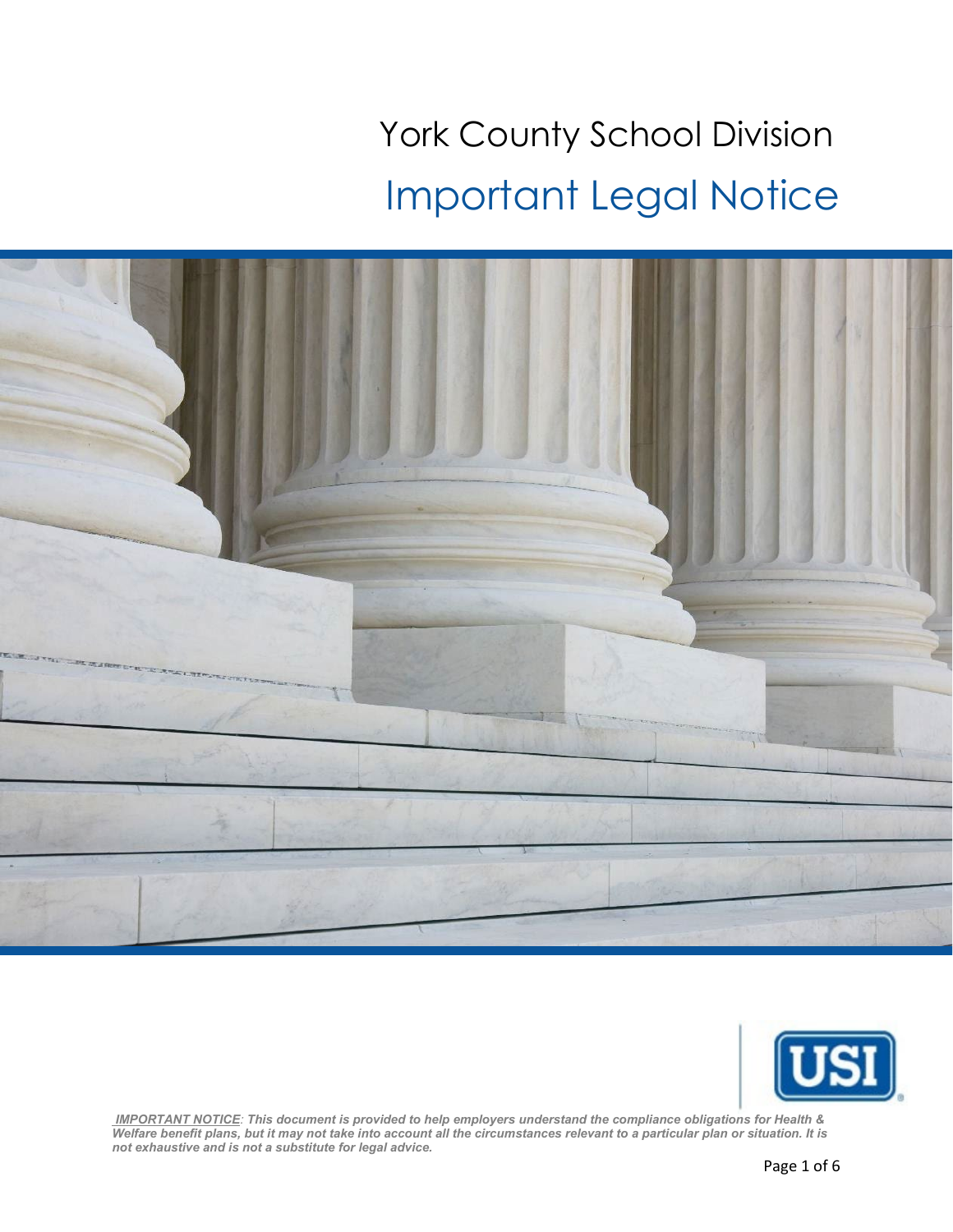## **Premium Assistance Under Medicaid and the Children's Health Insurance Program (CHIP)**

If you or your children are eligible for Medicaid or CHIP and you're eligible for health coverage from your employer, your state may have a premium assistance program that can help pay for coverage, using funds from their Medicaid or CHIP programs. If you or your children aren't eligible for Medicaid or CHIP, you won't be eligible for these premium assistance programs but you may be able to buy individual insurance coverage through the Health Insurance Marketplace. For more information, visit **[www.healthcare.gov](http://www.healthcare.gov/)**.

If you or your dependents are already enrolled in Medicaid or CHIP and you live in a State listed below, contact your State Medicaid or CHIP office to find out if premium assistance is available.

If you or your dependents are NOT currently enrolled in Medicaid or CHIP, and you think you or any of your dependents might be eligible for either of these programs, contact your State Medicaid or CHIP office or dial **1- 877-KIDS NOW** or **[www.insurekidsnow.gov](http://www.insurekidsnow.gov/)** to find out how to apply. If you qualify, ask your state if it has a program that might help you pay the premiums for an employer-sponsored plan.

If you or your dependents are eligible for premium assistance under Medicaid or CHIP, as well as eligible under your employer plan, your employer must allow you to enroll in your employer plan if you aren't already enrolled. This is called a "special enrollment" opportunity, and **you must request coverage within 60 days of being determined eligible for premium assistance**. If you have questions about enrolling in your employer plan, contact the Department of Labor at **[www.askebsa.dol.gov](http://www.askebsa.dol.gov/)** or call **1-866-444-EBSA (3272)**.

**If you live in one of the following states, you may be eligible for assistance paying your employer health plan premiums. The following list of states is current as of October 15, 2021. Contact your State for more information on eligibility –**

| <b>ALABAMA - Medicaid</b>                                                                                                                                                                                                                                      | <b>CALIFORNIA - Medicaid</b>                                                                                                                                                                                                                                                                                                                                                                                                                            |
|----------------------------------------------------------------------------------------------------------------------------------------------------------------------------------------------------------------------------------------------------------------|---------------------------------------------------------------------------------------------------------------------------------------------------------------------------------------------------------------------------------------------------------------------------------------------------------------------------------------------------------------------------------------------------------------------------------------------------------|
| Website: http://myalhipp.com/<br>Phone: 1-855-692-5447                                                                                                                                                                                                         | Website:<br>Health Insurance Premium Payment (HIPP) Program<br>http://dhcs.ca.gov/hipp<br>Phone: 916-445-8322<br>Email: hipp@dhcs.ca.gov                                                                                                                                                                                                                                                                                                                |
| <b>ALASKA – Medicaid</b>                                                                                                                                                                                                                                       | <b>COLORADO – Health First Colorado (Colorado's</b><br><b>Medicaid Program) &amp; Child Health Plan Plus (CHP+)</b>                                                                                                                                                                                                                                                                                                                                     |
| The AK Health Insurance Premium Payment Program<br>Website: http://myakhipp.com/<br>Phone: 1-866-251-4861<br>Email: CustomerService@MyAKHIPP.com<br>Medicaid Eligibility:<br>http://dhss.alaska.gov/dpa/Pages/medicaid/default.asp<br>$\underline{\mathbf{X}}$ | Health First Colorado Website:<br>https://www.healthfirstcolorado.com/<br>Health First Colorado Member Contact Center:<br>1-800-221-3943/ State Relay 711<br>CHP+: https://www.colorado.gov/pacific/hcpf/child-health-plan-plus<br>CHP+ Customer Service: 1-800-359-1991/ State Relay 711<br>Health Insurance Buy-In Program (HIBI):<br>https://www.colorado.gov/pacific/hcpf/health-insurance-buy-<br>program<br>HIBI Customer Service: 1-855-692-6442 |
| <b>ARKANSAS - Medicaid</b>                                                                                                                                                                                                                                     | <b>FLORIDA - Medicaid</b>                                                                                                                                                                                                                                                                                                                                                                                                                               |
| Website: http://myarhipp.com/<br>Phone: 1-855-MyARHIPP (855-692-7447)                                                                                                                                                                                          | Website:<br>https://www.flmedicaidtplrecovery.com/flmedicaidtplrecovery.c<br>om/hipp/index.html<br>Phone: 1-877-357-3268                                                                                                                                                                                                                                                                                                                                |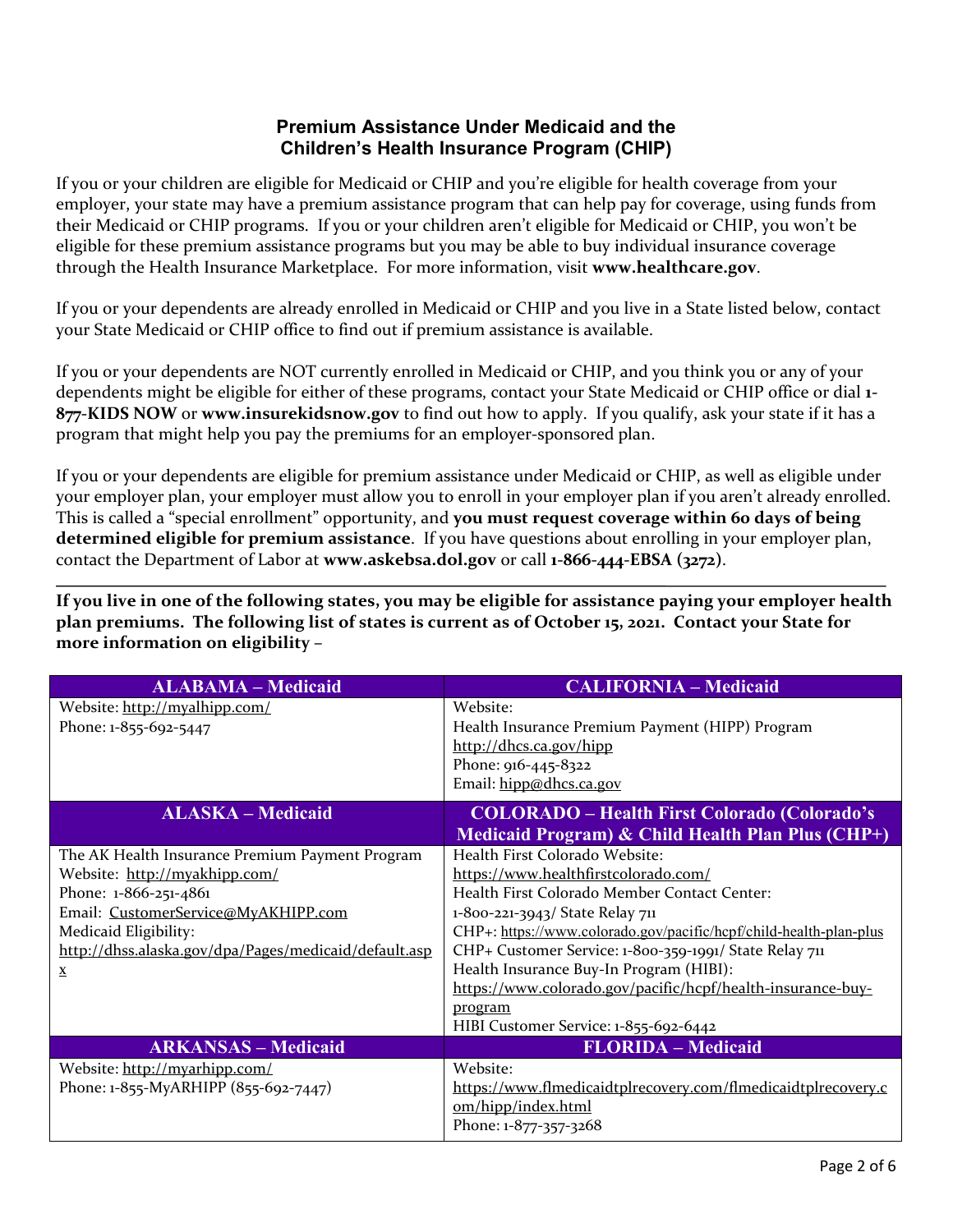| <b>GEORGIA - Medicaid</b>                                                          | <b>MASSACHUSETTS - Medicaid and CHIP</b>                                     |
|------------------------------------------------------------------------------------|------------------------------------------------------------------------------|
| Website: https://medicaid.georgia.gov/health-insurance-                            | Website: https://www.mass.gov/info-details/masshealth-                       |
| premium-payment-program-hipp                                                       | premium-assistance-pa                                                        |
| Phone: 678-564-1162 ext 2131                                                       |                                                                              |
|                                                                                    | Phone: 1-800-862-4840                                                        |
| <b>INDIANA – Medicaid</b>                                                          | <b>MINNESOTA - Medicaid</b>                                                  |
| Healthy Indiana Plan for low-income adults 19-64                                   | Website:                                                                     |
| Website: http://www.in.gov/fssa/hip/                                               | https://mn.gov/dhs/people-we-serve/children-and-                             |
| Phone: 1-877-438-4479                                                              | families/health-care/health-care-programs/programs-and-                      |
| All other Medicaid                                                                 | services/other-insurance.jsp                                                 |
| Website: https://www.in.gov/medicaid/                                              | Phone: 1-800-657-3739                                                        |
| Phone 1-800-457-4584<br><b>IOWA</b> – Medicaid and CHIP (Hawki)                    | <b>MISSOURI-Medicaid</b>                                                     |
|                                                                                    |                                                                              |
| Medicaid Website:<br>https://dhs.iowa.gov/ime/members                              | Website:                                                                     |
| Medicaid Phone: 1-800-338-8366                                                     | http://www.dss.mo.gov/mhd/participants/pages/hipp.htm<br>Phone: 573-751-2005 |
| Hawki Website:                                                                     |                                                                              |
| http://dhs.iowa.gov/Hawki                                                          |                                                                              |
| Hawki Phone: 1-800-257-8563                                                        |                                                                              |
| HIPP Website:                                                                      |                                                                              |
| https://dhs.iowa.gov/ime/members/medicaid-a-to-z/hipp                              |                                                                              |
| HIPP Phone: 1-888-346-9562                                                         |                                                                              |
| <b>KANSAS - Medicaid</b>                                                           | <b>MONTANA - Medicaid</b>                                                    |
| Website: https://www.kancare.ks.gov/                                               | Website:                                                                     |
|                                                                                    |                                                                              |
| Phone: 1-800-792-4884                                                              | http://dphhs.mt.gov/MontanaHealthcarePrograms/HIPP                           |
|                                                                                    | Phone: 1-800-694-3084                                                        |
| <b>KENTUCKY-Medicaid</b>                                                           | <b>NEBRASKA - Medicaid</b>                                                   |
| Kentucky Integrated Health Insurance Premium Payment                               | Website: http://www.ACCESSNebraska.ne.gov                                    |
| Program (KI-HIPP) Website:                                                         | Phone: 1-855-632-7633                                                        |
| https://chfs.ky.gov/agencies/dms/member/Pages/kihipp.aspx                          | Lincoln: 402-473-7000                                                        |
| Phone: 1-855-459-6328                                                              | Omaha: 402-595-1178                                                          |
| Email: KIHIPP.PROGRAM@ky.gov                                                       |                                                                              |
|                                                                                    |                                                                              |
| KCHIP Website: https://kidshealth.ky.gov/Pages/index.aspx<br>Phone: 1-877-524-4718 |                                                                              |
|                                                                                    |                                                                              |
| Kentucky Medicaid Website: https://chfs.ky.gov                                     |                                                                              |
| <b>LOUISIANA - Medicaid</b>                                                        | <b>NEVADA - Medicaid</b>                                                     |
| Website: www.medicaid.la.gov or www.ldh.la.gov/lahipp                              | Medicaid Website: http://dhcfp.nv.gov                                        |
| Phone: 1-888-342-6207 (Medicaid hotline) or 1-855-618-                             | Medicaid Phone: 1-800-992-0900                                               |
| 5488 (LaHIPP)                                                                      |                                                                              |
| <b>MAINE - Medicaid</b>                                                            | <b>NEW HAMPSHIRE - Medicaid</b>                                              |
| <b>Enrollment Website:</b>                                                         | Website: https://www.dhhs.nh.gov/oii/hipp.htm                                |
| https://www.maine.gov/dhhs/ofi/applications-forms                                  | Phone: 603-271-5218                                                          |
| Phone: 1-800-442-6003                                                              | Toll free number for the HIPP program: 1-800-852-3345, ext                   |
| TTY: Maine relay 711                                                               | 5218                                                                         |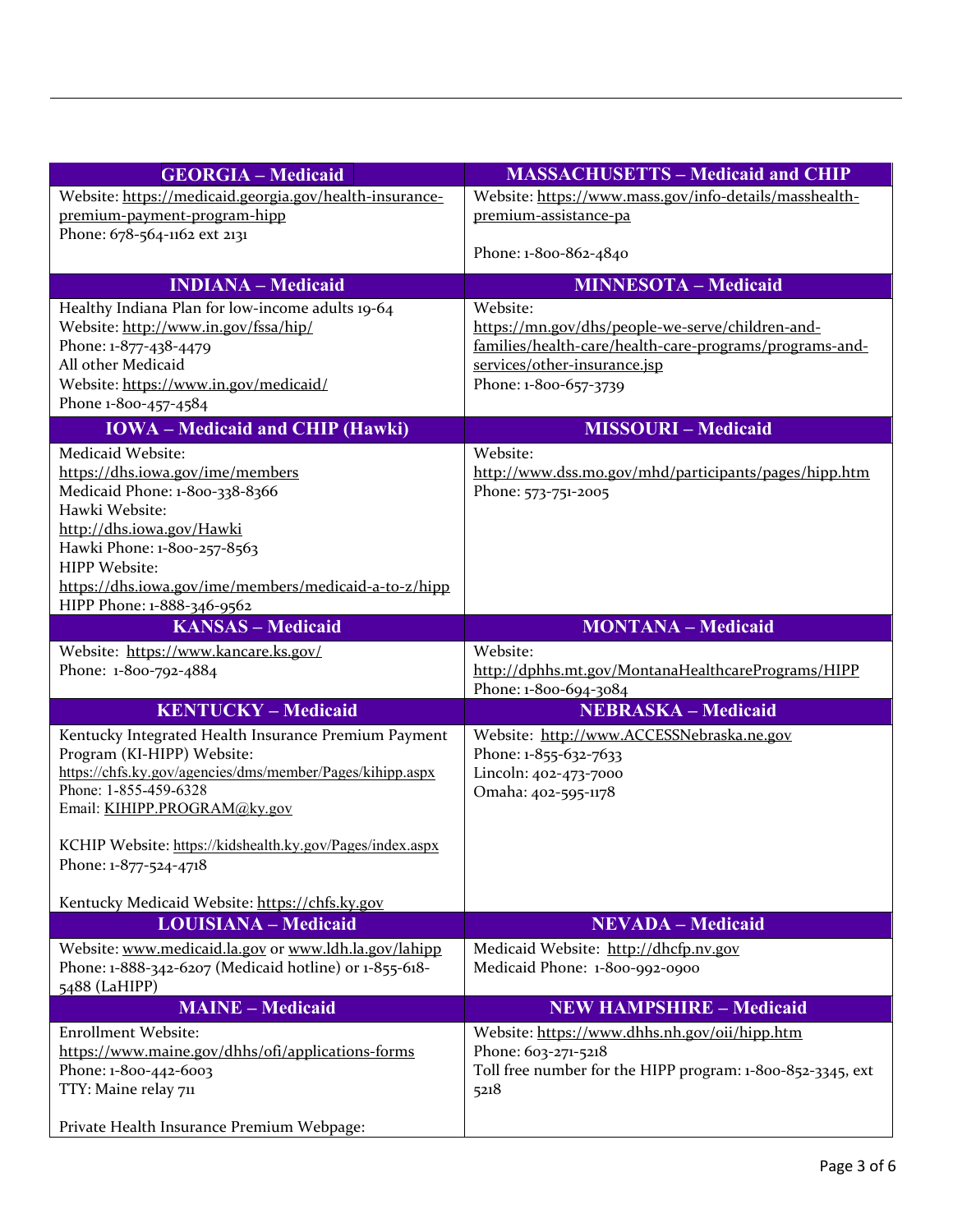| <b>NEW JERSEY – Medicaid and CHIP</b>                  | <b>SOUTH DAKOTA - Medicaid</b>                          |
|--------------------------------------------------------|---------------------------------------------------------|
| Medicaid Website:                                      | Website: http://dss.sd.gov                              |
| http://www.state.nj.us/humanservices/                  | Phone: 1-888-828-0059                                   |
| dmahs/clients/medicaid/                                |                                                         |
| Medicaid Phone: 609-631-2392                           |                                                         |
| CHIP Website: http://www.njfamilycare.org/index.html   |                                                         |
| CHIP Phone: 1-800-701-0710                             |                                                         |
| <b>NEW YORK - Medicaid</b>                             | <b>TEXAS - Medicaid</b>                                 |
| Website:                                               | Website: http://gethipptexas.com/                       |
| https://www.health.ny.gov/health_care/medicaid/        | Phone: 1-800-440-0493                                   |
| Phone: 1-800-541-2831                                  |                                                         |
| <b>NORTH CAROLINA - Medicaid</b>                       | <b>UTAH - Medicaid and CHIP</b>                         |
| Website: https://medicaid.ncdhhs.gov/                  | Medicaid Website: https://medicaid.utah.gov/            |
| Phone: 919-855-4100                                    | CHIP Website: http://health.utah.gov/chip               |
|                                                        | Phone: 1-877-543-7669                                   |
| <b>NORTH DAKOTA - Medicaid</b>                         | <b>VERMONT-Medicaid</b>                                 |
| Website:                                               | Website: http://www.greenmountaincare.org/              |
| http://www.nd.gov/dhs/services/medicalserv/medicaid/   | Phone: 1-800-250-8427                                   |
| Phone: 1-844-854-4825                                  |                                                         |
| <b>OKLAHOMA - Medicaid and CHIP</b>                    | <b>VIRGINIA - Medicaid and CHIP</b>                     |
| Website: http://www.insureoklahoma.org                 | Website: https://www.coverva.org/en/famis-select        |
| Phone: 1-888-365-3742                                  | https://www.coverva.org/en/hipp                         |
|                                                        | Medicaid Phone: 1-800-432-5924                          |
|                                                        | CHIP Phone:<br>1-800-432-5924                           |
| <b>OREGON</b> – Medicaid                               | <b>WASHINGTON - Medicaid</b>                            |
| Website: http://healthcare.oregon.gov/Pages/index.aspx | Website: https://www.hca.wa.gov/                        |
| http://www.oregonhealthcare.gov/index-es.html          | Phone: 1-800-562-3022                                   |
| Phone: 1-800-699-9075                                  |                                                         |
| <b>PENNSYLVANIA - Medicaid</b>                         | <b>WEST VIRGINIA - Medicaid</b>                         |
| Website:                                               | Website: http://mywyhipp.com/                           |
| https://www.dhs.pa.gov/Services/Assistance/Pages/HIPP- | Toll-free phone: 1-855-MyWVHIPP (1-855-699-8447)        |
| Program.aspx                                           |                                                         |
| Phone: 1-800-692-7462                                  |                                                         |
| <b>RHODE ISLAND - Medicaid and CHIP</b>                | <b>WISCONSIN - Medicaid and CHIP</b>                    |
| Website: http://www.eohhs.ri.gov/                      | Website:                                                |
| Phone: 1-855-697-4347, or 401-462-0311                 | https://www.dhs.wisconsin.gov/badgercareplus/p-         |
| (Direct RIte Share Line)                               | 10095.htm                                               |
|                                                        | Phone: 1-800-362-3002                                   |
| <b>SOUTH CAROLINA - Medicaid</b>                       | <b>WYOMING - Medicaid</b>                               |
| Website: https://www.scdhhs.gov                        | Website:                                                |
| Phone: 1-888-549-0820                                  | https://health.wyo.gov/healthcarefin/medicaid/programs- |
|                                                        | and-eligibility/                                        |
|                                                        | Phone: 1-800-251-1269                                   |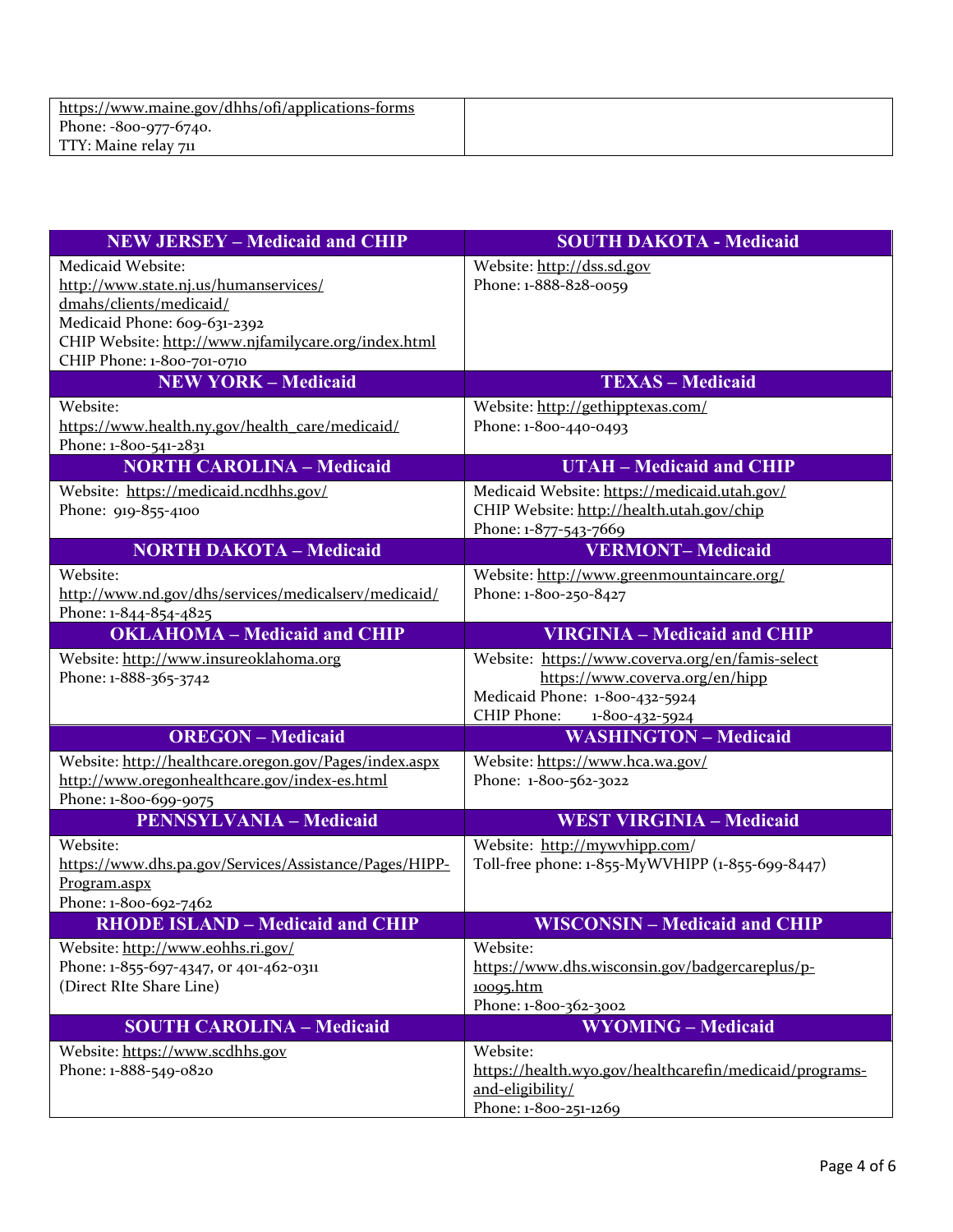To see if any other states have added a premium assistance program since October 15, 2021, or for more information on special enrollment rights, contact either:

Employee Benefits Security Administration Centers for Medicare & Medicaid Services **[www.dol.gov/agencies/ebsa](https://www.dol.gov/agencies/ebsa) [www.cms.hhs.gov](http://www.cms.hhs.gov/)**

U.S. Department of Labor U.S. Department of Health and Human Services 1-877-267-2323, Menu Option 4, Ext. 61565